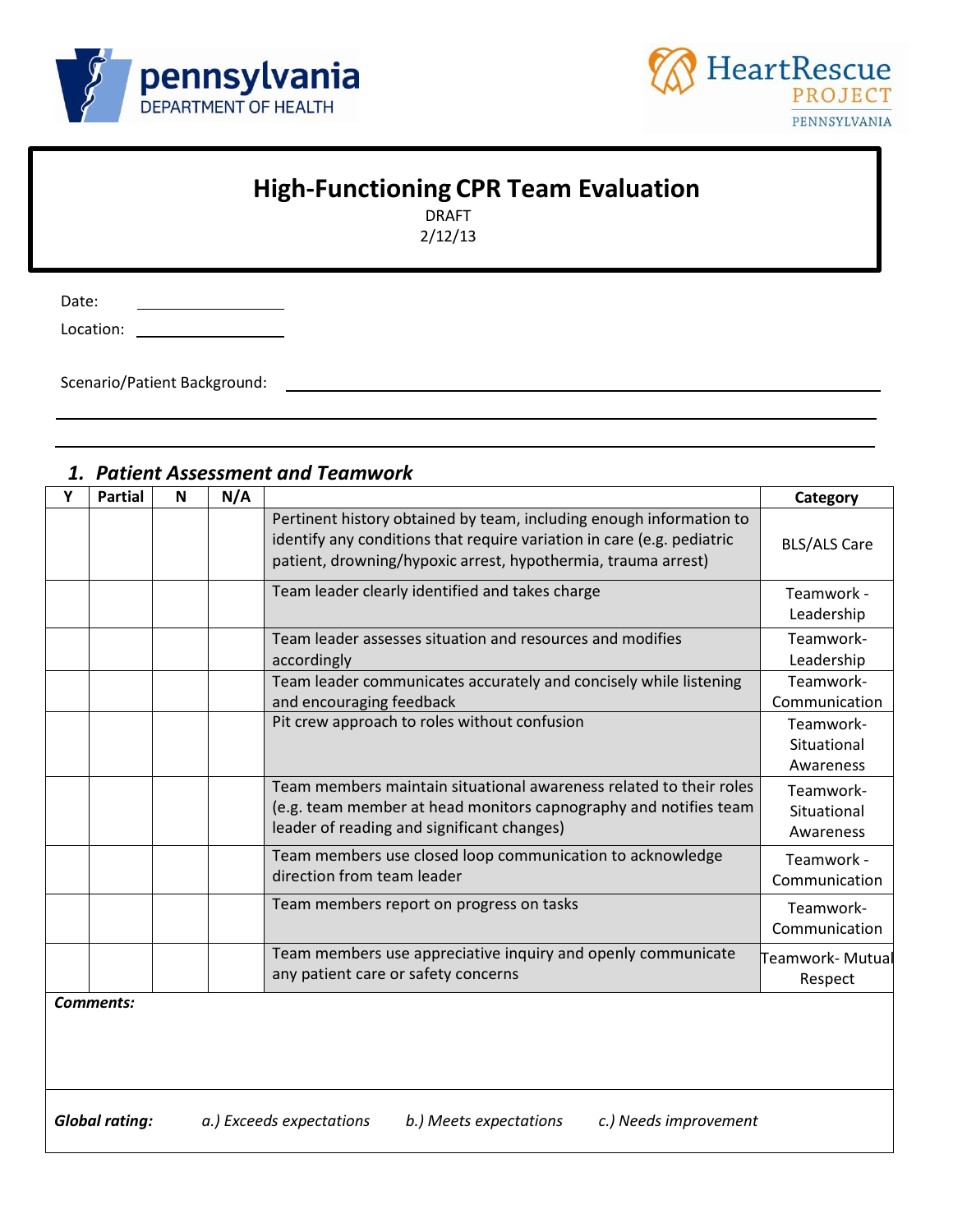### *2a. First 4 Cycles - High Performance CPR: Actions*

| Y                                                                                                    | <b>Partial</b> | $\mathbf N$ | N/A |                                                                                                                                                                                                                                                                                | Category            |
|------------------------------------------------------------------------------------------------------|----------------|-------------|-----|--------------------------------------------------------------------------------------------------------------------------------------------------------------------------------------------------------------------------------------------------------------------------------|---------------------|
|                                                                                                      |                |             |     | Patient placed supine on firm surface                                                                                                                                                                                                                                          | <b>CPR Quality</b>  |
|                                                                                                      |                |             |     | Initial 4 cycles of 200 uninterrupted compressions without<br>interruption for ventilation (unless reason for ventilation pauses,<br>e.g. pediatric patient, drowning, etc).                                                                                                   | <b>CPR Quality</b>  |
|                                                                                                      |                |             |     | Continue compressions while AED /defibrillator is charging (but not<br>when AED is analyzing rhythm)                                                                                                                                                                           | <b>BLS/ALS Care</b> |
|                                                                                                      |                |             |     | Switch to manual defibrillation ASAP, when ALS involved                                                                                                                                                                                                                        | ALS Care            |
|                                                                                                      |                |             |     | When indicated, defibrillate at 360 joules or maximum output<br>allowed by device, in adult patient                                                                                                                                                                            | <b>BLS/ALS Care</b> |
|                                                                                                      |                |             |     | Compressions immediately after defibrillation with NO pulse check.                                                                                                                                                                                                             | <b>CPR Quality</b>  |
|                                                                                                      |                |             |     | Place naso/oropharyngeal airway or Alternative Airway (King LT or<br>Combitube)<br>If alternative airway inserted, verify position with waveform<br>capnography and auscultation at epigastrium and bilateral<br>midaxillary line (Goal = verify waveform on fist ventilation) | Airway/Ventilation  |
|                                                                                                      |                |             |     | Apply oxygen                                                                                                                                                                                                                                                                   | Airway/Ventilation  |
|                                                                                                      |                |             |     | Two-person BVM used (when 3-4 rescuers available) (2-thumbs-up<br>technique)                                                                                                                                                                                                   | Airway/Ventilation  |
|                                                                                                      |                |             |     | If ventilation via BVM or alternative airway, monitor perfusion with<br>continuous capnography                                                                                                                                                                                 | <b>ALS Care</b>     |
|                                                                                                      |                |             |     | Either provide NO ventilation or deliver one ventilation every 15<br>compressions without interrupting compressions                                                                                                                                                            | Airway/Ventilation  |
|                                                                                                      |                |             |     | Establish IO or IV access and delivers EPINEPHrine (1mg 1:10,000, in<br>adult) immediately after access obtained, then every 3-5 minutes                                                                                                                                       | <b>ALS Care</b>     |
|                                                                                                      |                |             |     | Antidysrhythmic given if VF/VT persists after first shock<br>(amiodarone 300 mg or lidocaine 1.5 mg/kg)                                                                                                                                                                        | <b>ALS Care</b>     |
|                                                                                                      |                |             |     | Avoid endotracheal intubation during initial 10 minutes                                                                                                                                                                                                                        | Airway/Ventilation  |
| Comments:                                                                                            |                |             |     |                                                                                                                                                                                                                                                                                |                     |
| <b>Global rating:</b><br>a.) Exceeds expectations<br>b.) Meets expectations<br>c.) Needs improvement |                |             |     |                                                                                                                                                                                                                                                                                |                     |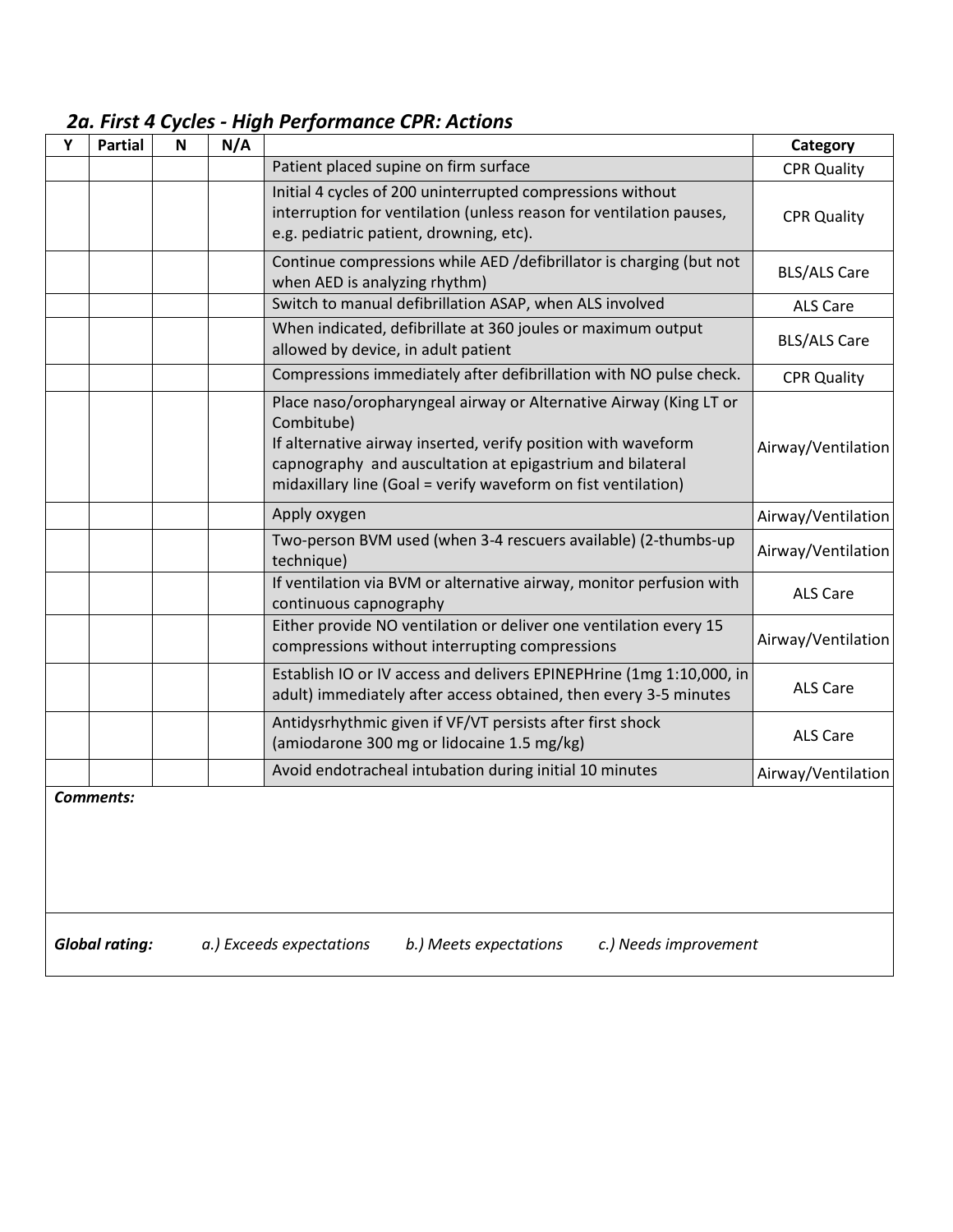### *2b. First 4 Cycles - High Performance CPR: Quality/Patient Safety*

| Y                                                                                                    | <b>Partial</b> | N | N/A |                                                                                                                                                                |
|------------------------------------------------------------------------------------------------------|----------------|---|-----|----------------------------------------------------------------------------------------------------------------------------------------------------------------|
|                                                                                                      |                |   |     | All real time CPR feedback devices used when available (e.g. metronome,<br>audio/verbal feedback)                                                              |
|                                                                                                      |                |   |     | Fresh compressors tag team with each other frequently (at least every 200<br>compressions, but consider switching every 100 compressions)                      |
|                                                                                                      |                |   |     | Compressor vocalizes CPR count at key times to communicate timing with team (e.g.<br>vocalizes compression number at "50, 75, 90, 95, 96, 97, 98, 99, switch") |
|                                                                                                      |                |   |     | Team leader informs team of cardiac rhythm being treated (initially and<br>with each rhythm check)                                                             |
|                                                                                                      |                |   |     | Verbal acknowledgement at time of giving medication or treatment<br>(drug name and dose)                                                                       |
|                                                                                                      |                |   |     | When available, second provider verifies each medication drawn up before it is given<br>(drug name and dose)                                                   |
|                                                                                                      |                |   |     | No time wasted on inappropriate testing like blood glucose                                                                                                     |
|                                                                                                      |                |   |     | No inappropriate medications given (no bicarbonate, atropine, calcium, naloxone,<br>magnesium unless specific indication per protocol)                         |
|                                                                                                      |                |   |     | Team leader ensures quality of CPR                                                                                                                             |
|                                                                                                      |                |   |     | Team leader or designee runs CPR checklist as soon as time permits                                                                                             |
| <b>Comments:</b>                                                                                     |                |   |     |                                                                                                                                                                |
|                                                                                                      |                |   |     |                                                                                                                                                                |
| <b>Global rating:</b><br>a.) Exceeds expectations<br>b.) Meets expectations<br>c.) Needs improvement |                |   |     |                                                                                                                                                                |

#### *3. After 4 Cycles of CPR (800 compressions)*

| <b>Partial</b> | N. | N/A |                                                                                                             | Category            |
|----------------|----|-----|-------------------------------------------------------------------------------------------------------------|---------------------|
|                |    |     | If not previously ventilating, begin ventilations at 1 every 15                                             | <b>CPR Quality</b>  |
|                |    |     | compressions or 8-10 breaths / minute                                                                       |                     |
|                |    |     | Establish advanced airway (King LT or Combitube acceptable)                                                 | Airway/Ventilation  |
|                |    |     | Advanced airway confirmed by waveform $ETCO2$ immediately (Goal = Airway/Ventilation<br>with first breath)  |                     |
|                |    |     | Contact medical command before moving patient if no ROSC                                                    | <b>BLS/ALS Care</b> |
|                |    |     | Optional – Consider application of mechanical CPR device (not in<br>initial 800 compressions for BLS crews) | <b>BLS/ALS Care</b> |